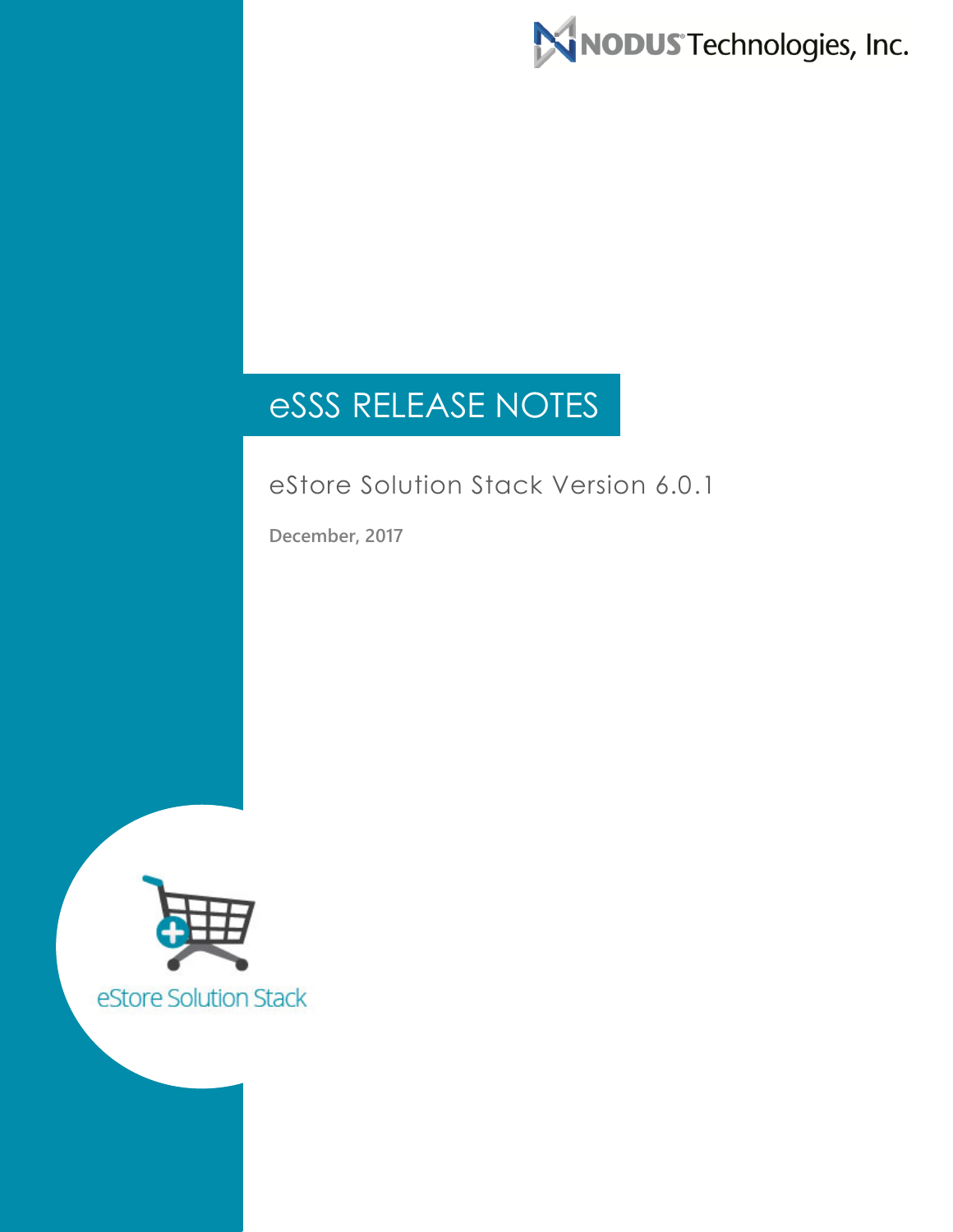# Copyright Information

**Copyright © 2008-2018 Nodus Technologies, Inc. All rights reserved. - Copyright © 1990-2016 BV Software. All rights reserved. Your right to copy this documentation is limited by copyright law and the terms of the software license agreement. As the software licensee, you may make a reasonable number of copies or printouts for your own use. Making unauthorized copies, adaptations, compilations, or derivative works for commercial distribution is prohibited and constitutes a punishable violation of the law.**

**Trademarks Nodus PayLink, PayFabric, CRM Charge, eStore Solution Stack, Scheduled Payments, ePay Advantage, Credit Card Advantage, eStore Advantage, and Retail Advantage are either registered trademarks or trademarks of Nodus Technologies, Inc. in the United States.**

**The names of actual companies and products mentioned herein may be trademarks or registered marks - in the United States and/or other countries - of their respective owners.**

**The names of companies, products, people, and/or data used in window illustrations and sample output are fictitious and are in no way intended to represent any real individual, company, product, or event, unless otherwise noted.**

**Warranty Disclaimer Nodus technologies, Inc. disclaim any warranty regarding the sample code contained in this documentation, including the warranties of merchantability and fitness for a particular purpose.**

**Limitation of Liability The content of this manual is furnished for informational use only, is subject to change without notice, and should not be construed as a commitment by Nodus Technologies, Inc. Nodus Technologies, Inc. assumes no responsibility or liability for any errors or inaccuracies that may appear in this manual. Neither Nodus Technologies, Inc. nor anyone else who has been involved in the creation, production or delivery of this documentation shall be liable for any indirect, incidental, special, exemplary or consequential damages, including but not limited to any loss of anticipated profit or benefits, resulting from the use of this documentation or sample code.**

**License agreement Use of this product is covered by a license agreement provided with the software product. If you have any questions, please call Nodus Technologies Support at 909-482-4701**



Silver Application Development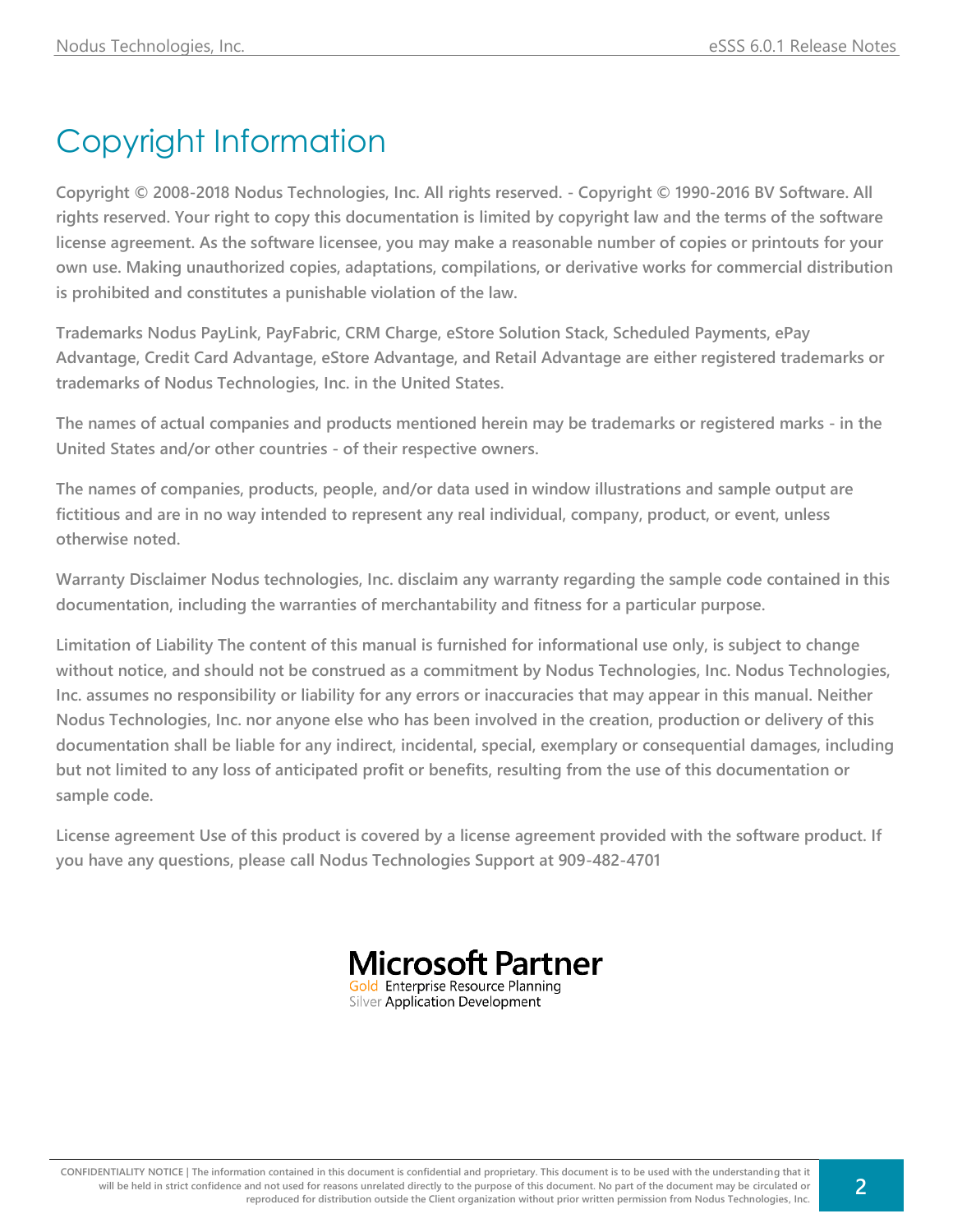

# **What's New in eSSS 6.0.1 |** Integrated eCommerce Solution

## Content Editor for

Responsive Design

**Provide better user experience for administrative user and/or web designer to layout the eCommerce website.** 

| <b>Nodus Online Store</b><br>Q | $\equiv$ Admin | ✔ Page Editor               |
|--------------------------------|----------------|-----------------------------|
|                                |                |                             |
|                                |                | <b>Homepage Editor</b>      |
|                                |                | <b>Category Page Editor</b> |
|                                |                | <b>Product Page Editor</b>  |
| <b>TOOLBAR</b>                 |                | <b>Search Page Editor</b>   |
| Container                      |                |                             |
| <b>HTML Rotator</b>            |                | <b>CATEGORIES</b>           |
| <b>Category Rotator</b>        |                | HOME                        |
| <b>Product Rotator</b>         |                | COMPUTER                    |
|                                |                | SOFTWARE                    |
| <b>Category Grid</b>           |                | <b>ACCESSORIES</b>          |
|                                |                | GAMES                       |



#### New Facelift for Admin Portal

**The admin portal has undergone a makeover to give it a brand new look and feel.**

**CONFIDENTIALITY NOTICE | The information contained in this document is confidential and proprietary. This document is to be used with the understanding that it will be held in strict confidence and not used for reasons unrelated directly to the purpose of this document. No part of the document may be circulated or reproduced for distribution outside the Client organization without prior written permission from Nodus Technologies, Inc.**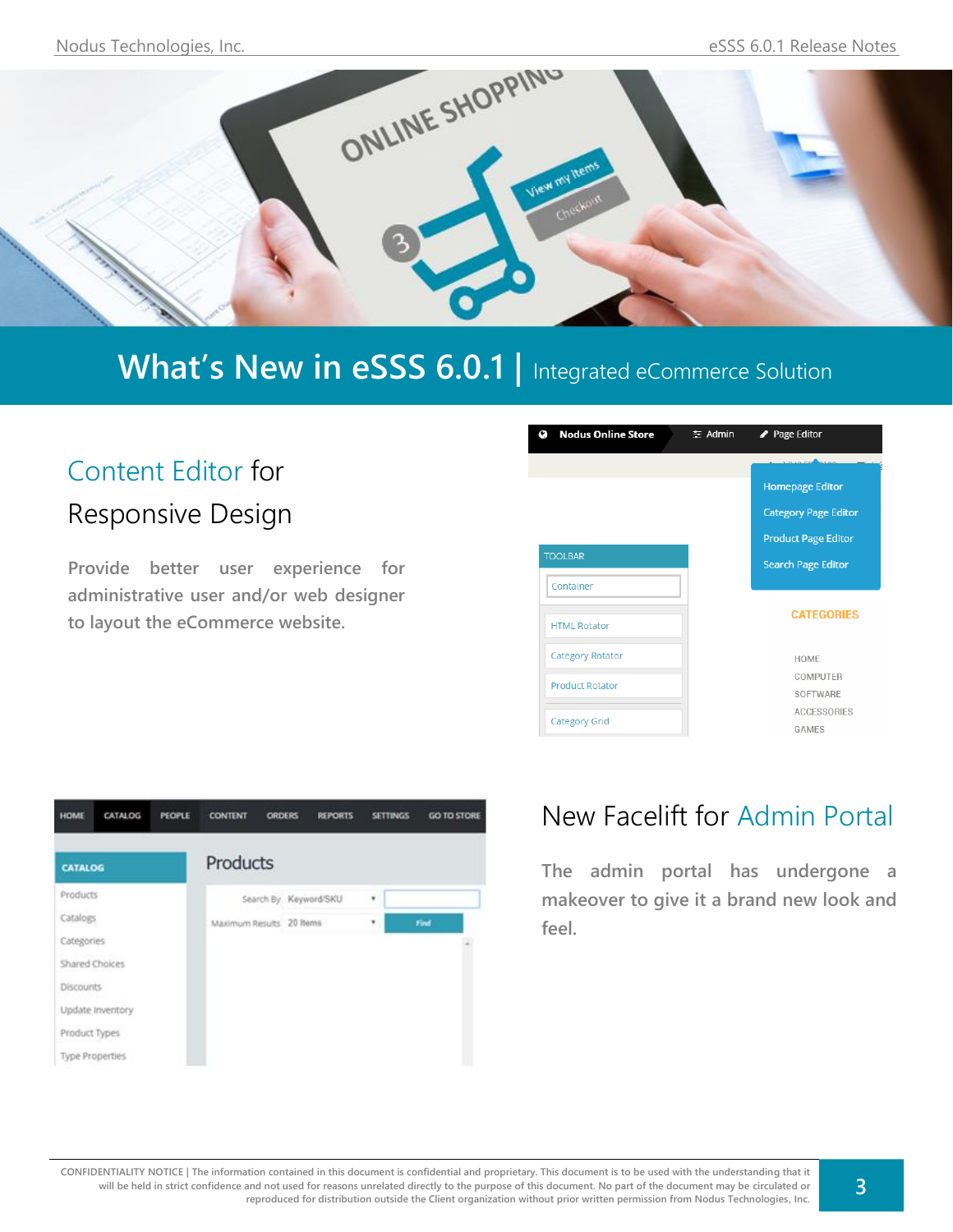#### Purge Historical Orders

**Admin user now has option to remove historical order by defining how old eSSS site should keep orders in its database for space saving.** 

| Run history order clean $up$ $\sim$ Options |                                              |  |                |
|---------------------------------------------|----------------------------------------------|--|----------------|
|                                             | Clean up was last run on                     |  |                |
|                                             | older than 2 years $\mathbf{v}$ $\mathbf{Q}$ |  | <b>Run Now</b> |
|                                             |                                              |  |                |

Welcome nikki@nodus.com! Your Account has been created. Thank your for signing up with us. Here is your account information: Username: nikki@nodus.com You can now login to see your account information Login

## Support ReCaptcha 2.0

**To provide user with a streamline captcha experience, we have updated our Google ReCaptcha to 2.0** 

#### Enhance Email Templates

**Customer always appreciates a clean and professional looking email notification. We have our designer team updates all the email templates to give them a new look.** 

#### **FORGOT PASSWORD**

Enter your Username to submit a password reset request

| Username                           |             |  |  |  |
|------------------------------------|-------------|--|--|--|
|                                    |             |  |  |  |
|                                    |             |  |  |  |
| I'm not a robot<br>Privacy - Terms |             |  |  |  |
|                                    |             |  |  |  |
| Cancel                             | <b>Send</b> |  |  |  |



#### New Text Editor with CKEditor

**CKEditor provides simple and classy user interface for text editor.**